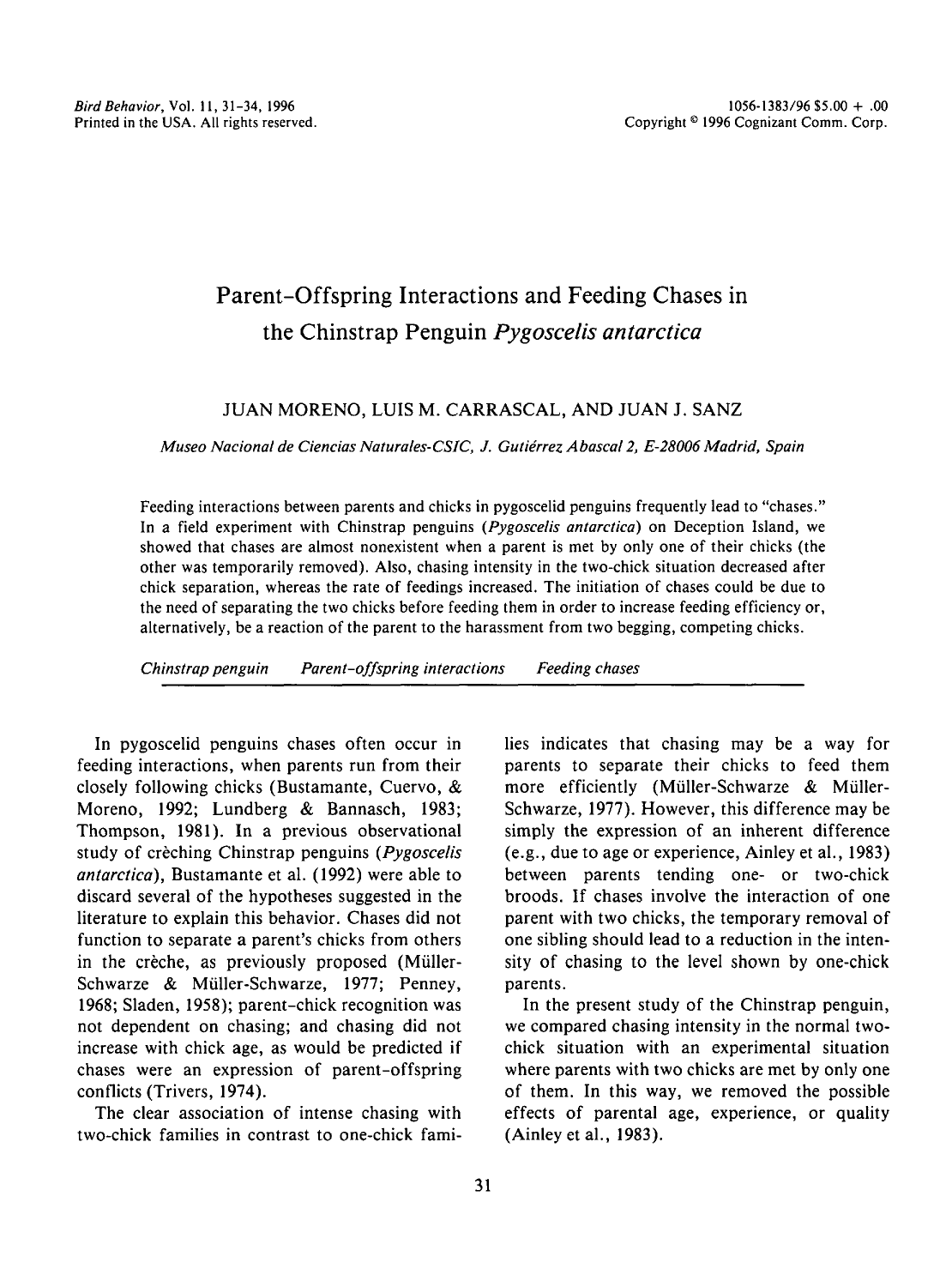### Method

The study was conducted at the Vapour Col chinstrap penguin colony (20,000 breeding pairs) on Deception Island, South Shetland Islands  $(63°00'$ S,  $60°40'$ W), during the breeding season 1991/92. One breeding group of 100 pairs on relatively flat ground at one edge of the colony and close to the shore (100 m) was selected. All parents were banded with numbered metal flipper bands (Lambournes Ltd.). Chicks from two-chick broods were individually identified with plastic flipper bands marked with alphanumeric codes. The codes could be read easily with binoculars from  $<$  40 m.

The temporary removal experiment was conducted when chicks were 37-44 days of age (mean 41 days). For the experiment, one chick from each family was removed from the crèche and kept in a pen that was visually and auditorally isolated from the colony. The interaction of visiting parents with the remaining sibling was observed, the retained chick being returned to the creche at the end of the observation (after less than 12 h of separation). Approximately the same number of manipulated and unmanipulated families were observed each day. The order of experimental and control days for each family was randomly determined. We obtained observations of six individuals in both the control and experimental situations. Due to bad weather, several observations had to be interrupted. Therefore, for other individuals we have either experimental or control observations (seven controls and six experimentals). We compared the experimental sample against control observations using an unmatched statistical design (Mann-Whitney V-tests) in order to increase sample size and the representativeness of the results. The analyses were repeated with pairs as statistically independent units, without any change in the results. In cases with more than one visit by the same adult, we have used means as independent observations. Observations of members of the same mated pair were considered as independent (11 and 9 pairs in the experimental and control groups, respectively), because mates do not coordinate feeding visits (Taylor, 1962).

The following data were recorded for each

feeding visit: the total duration of feeding visits measured from arrival to departure of the adult from the colony; the number of feedings received by each chick; the number and duration of chases by the parent and by individual chicks and if they occurred before the first feeding, between the first and the last feeding, and after the last feeding in each visit. In control observations (two chicks), we divided the feeding visits into two parts according to whether the adult was followed by both or only one chick. As separation of siblings was a frequent outcome of chases (9 of 13 interactions), this division corresponds to the initial and final parts of feeding interactions. We compared feeding and chasing rates in the two situations with a matched statistical design (Wilcoxon matchedpairs test).

### Results

Duration of feeding bouts and number of feedings did not differ significantly between parents feeding two chicks and those feeding one chick in an experimentally reduced brood (Table 1). Therefore, average food amount received per chick in broods of two was half the food obtained by one chick in experimentally reduced broods. Chasing activity before and during occurrences of parents feeding one chick was significantly lower than that observed when they were delivering food to two chicks (Table I). In two observations not included in the control sample, both mates arrived simultaneously at the crèche. This resulted in markedly lower chasing activity (on average 1.5 chases with a total duration of 9 s). These values are close to those observed in the experiments (Table I). Although anecdotal, these observations stress the association of chasing behavior with the oneparent-two-chick situation. Duration of chases after the last feeding was also lower in experimentally reduced broods (Table I). This result may show that chicks in the experimental situation become satiated more quickly than in the normal two-chick situation (consistent with the lower feeding rate per chick in families of two chicks).

In 9 of 13 control visits, the two chicks chasing their parent became separated and only one of them followed its parent until the end of the feed-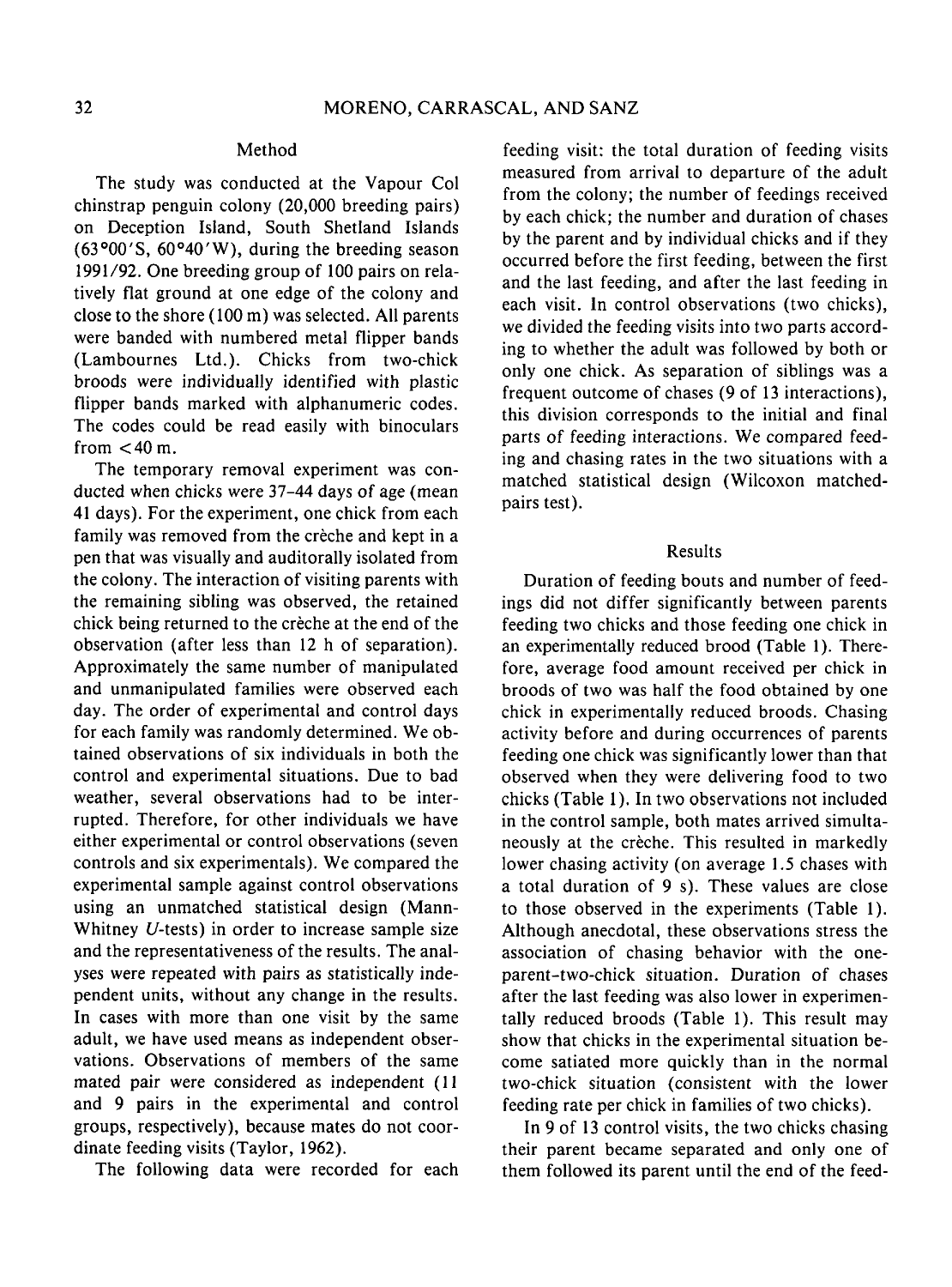|                                          | Control $(n = 13)$ |          | Experimental $(n = 12)$ |          |     |        |
|------------------------------------------|--------------------|----------|-------------------------|----------|-----|--------|
|                                          | Mean $\pm$ SD      | Median   | Mean $\pm$ SD           | Median   | z   | p      |
| Visit duration (s)                       | $778.6 \pm 239.7$  | 766      | $877.3 \pm 388.3$       | 840      | 0.4 | 0.707  |
| No. of feedings                          | $23.5 \pm 6.9$     | 23.5     | $22.0 \pm 9.7$          | 21.5     | 0.4 | 0.686  |
| Chase duration (s)                       | $100.2 \pm 72.0$   | 71.5     | $18.3 \pm 22.3$         | 14.2     | 3.7 | 0.0002 |
| No. of chases                            | $9.6 \pm 4.7$      | 8.5      | $1.5 \pm 1.0$           | 1.5      | 3.9 | 0.0001 |
| Duration of chases before first          |                    |          |                         |          |     |        |
| feeding $(s)$                            | $9.2 \pm 15.9$     | $\Omega$ | $0 \pm 0$               | $\Omega$ | 2.4 | 0.016  |
| No. of chases before first feeding       | $0.6 \pm 0.9$      | 0        | $0 \pm 0$               | $\bf{0}$ | 2.4 | 0.016  |
| Duration of chases first to last feeding | $57.5 \pm 46.4$    | 47.5     | $4.6 \pm 8.3$           | $\Omega$ | 3.4 | 0.0008 |
| No. of chases from first to last feeding | 7.0<br>± 4.5       | 7        | $0.4 \pm 0.6$           | $\Omega$ | 3.6 | 0.0004 |
| Duration of chases after last feeding    | $33.5 \pm 40.1$    | 19       | $13.7 \pm 22.9$         | 6.8      | 2.3 | 0.024  |
| No. of chases after last feeding         | 2.0<br>$\pm$ 1.6   | 2        | $1.0 \pm 1.0$           |          | 1.8 | 0.066  |

Table 1. Characteristics of Feeding Interactions of Parents Feeding Two Chicks (Control Group) and Those Feeding Only One After Experimental Removal of One Sibling (Experimental Group), and Results of Mann-Whitney V-Tests

ing visit. In these cases, the parental feeding rate (feedings/time, from separation until last feeding) was higher when the parent was chased by only one chick (Fig. 1). In contrast, chasing rate (number of chases/min) was lower during the last part of the feeding visit (Fig. 1). Thus, chasing intensity drops after chick separation, whereas the feeding process becomes more efficient (higher feeding rates). Compared with the experimental one-chick situation, feeding rate in families of two was higher when only one chick took part in



Figure 1. Effects of sibling separation on feeding and chasing rates. One-chick refers to the last part of chases when only one chick followed the parent, whereas two-chicks refers to the first part when both chicks were chasing. Sample size for each  $group = 9$ ; results of Wilcoxon matched-pairs tests are also shown.

chases [last part of control observations (mean  $\pm$ SD): 3.8  $\pm$  1.7; experimental: 1.9  $\pm$  1.0; Mann-Whitney *U*-test,  $Z = 2.736$ ,  $p = 0.006$ ). The same trend was true of chasing rate (last part of control observations:  $0.37 \pm 0.51$ ; experimental:  $0.03 \pm 0.04$ ;  $Z = 2.106$ ,  $p = 0.035$ ). Thus, chasing rate among controls when only one chick participated was intermediate between that of parents delivering food to two chicks and the very low rates in the experimental one-chick situation.

## Discussion

The results of the experiment are consistent with previous observations that parents with only one chick do not initiate chases (Bustamante et al. 1992; Miiller-Schwarze & Miiler-Schwarze, 1977; Thompson, 1981). Parents fed a chick just as often in the experimental one-chick situation and spent the same period of time interacting with one as with two chicks. However, parents were chased less when feeding their remaining chick and never ran before delivering the first feeding (chases after the last feeding are the expression of increasing parental reluctance to continue feeding). Chasing behavior is thus characteristic of one parent finding two chicks upon its arrival at the crèche, and does not depend on whether parents raise one or two chicks. In the usual two-chick situation, the separation of siblings during the chase leads to a